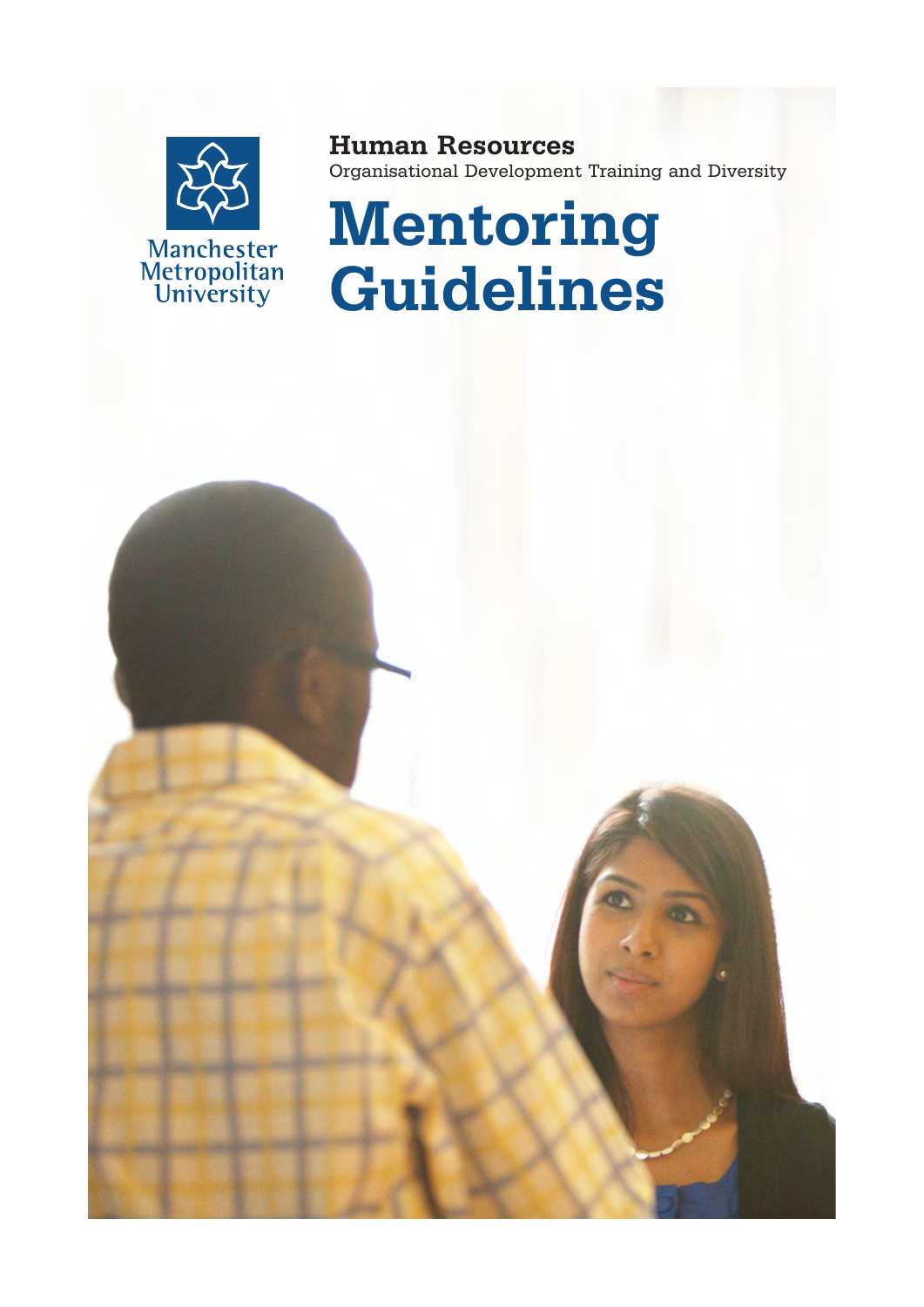# **Contents**

| What is Mentoring?                            | 3  |
|-----------------------------------------------|----|
| When to use Mentoring                         | 3  |
| What is a Mentor?                             | 4  |
| Why Mentoring?                                | 4  |
| Support for Mentors                           | 5  |
| The Benefits of Mentoring                     | 5  |
| Skills and experience required to be a mentor | 6  |
| The Mentoring Process                         | 7  |
| Different roles a Mentor may be required      | 8  |
| to take                                       |    |
| Mentoring using the GROW model                | 10 |
| How individuals learn                         | 12 |
| Managing the Meetings                         | 13 |
| Making the Meetings Work                      | 13 |
| Ending the Mentoring Relationship             | 14 |

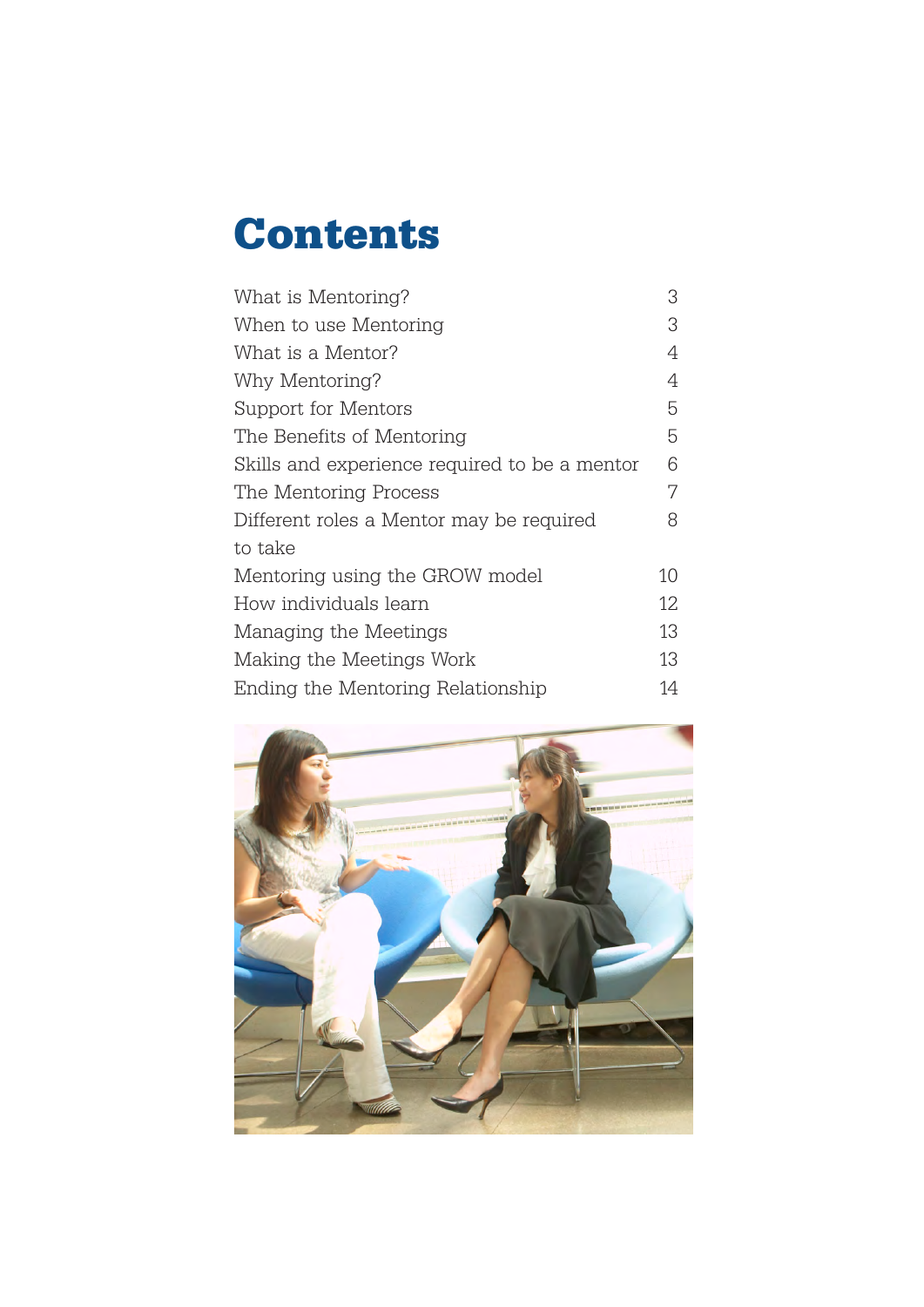# What is Mentoring?

Mentoring is essentially about helping people to develop more effectively. It is a relationship designed to build confidence and support the mentee so they are able to take control of their own development and work.

Mentoring is not the same as training, teaching or coaching, and a mentor doesn't need to be a qualified trainer or an expert in the role the mentee carries out. They need to be able to listen and ask questions that will challenge the mentee to identify the course of action they need to take in regards to their own development. The following definition provides a useful insight:



(Clutterbuck & Megginson 1995)

Off-line means an individual who is not the mentee's direct line manager. A mentor is different from a line manager in that they will not have direct responsibility for the mentee's work performance but they will be responsible for encouraging the mentee to work towards their own individual objectives and be a motivating guide for the mentee on their journey.

# When to use Mentoring

Mentoring can be used for a wide variety of situations and different points in someone's working life for example:

- Induction for a new starter<sup>\*</sup>.
- • Individuals working towards promotion.
- Staff who have changed roles in the department or across the organisation.
- Staff on structured learning programmes for example ILM programmes.
- Changes to job roles for example following a restructure.
- • Continuous Professional Development (CPD).

\*Guidance on the role of a buddy during induction is available at:

http://www.mmu.ac.uk/humanresources/pdf/general/guidelines-for-new-starterbuddy-or-mentor.pdf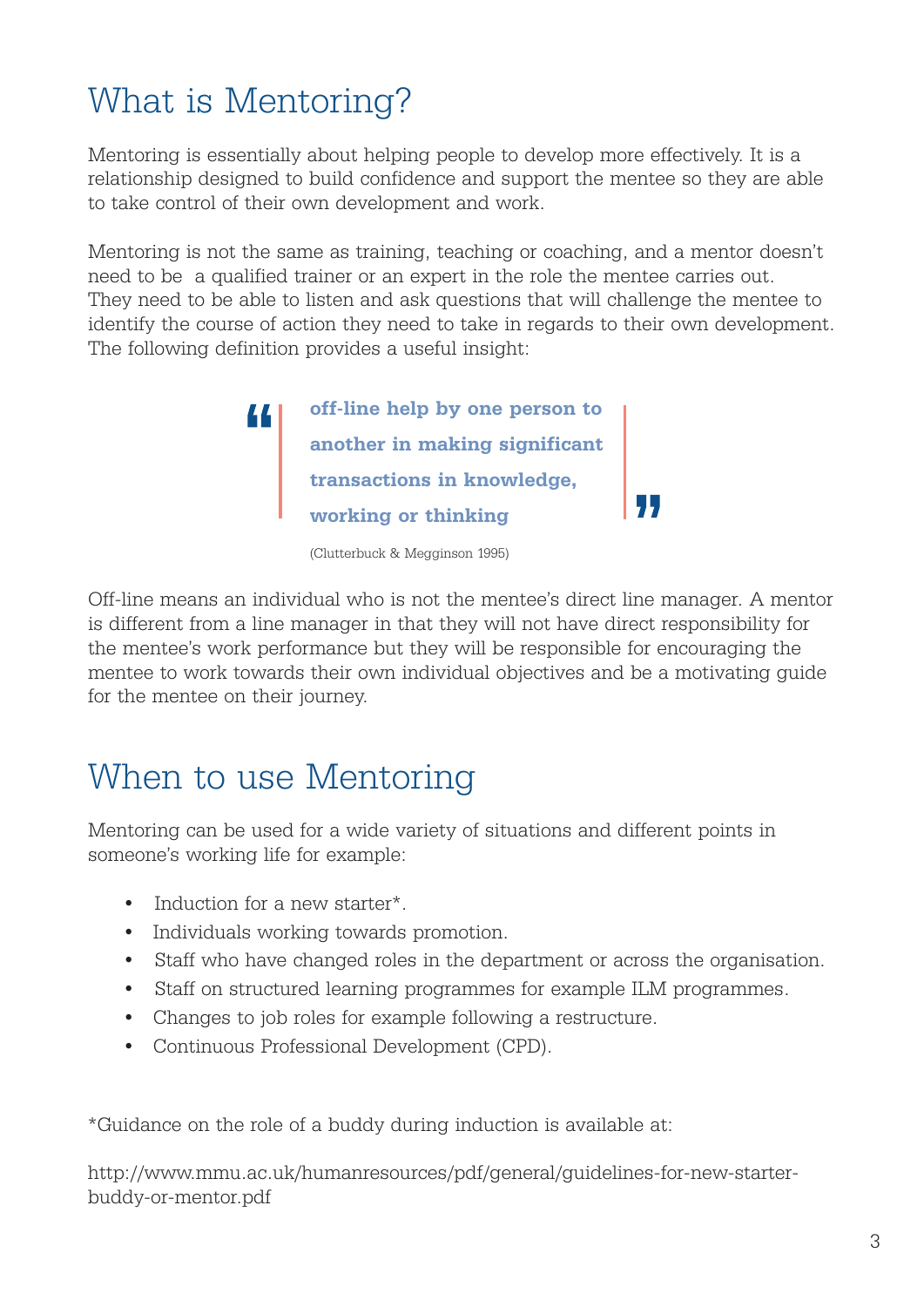# What is a Mentor?

A mentor is defined in the Oxford Dictionary as an "experienced and trusted adviser". This description reflects how we would like to see mentors work with their mentees. Your role as mentor will cover at least some of the following:

- • Listen
- Ask questions to help develop your's and the mentee's understanding of a situation or problem
- Provide information and knowledge and share informal networks
- • Provide advice on career development
- • Offer different perspectives
- • Provide support and encouragement
- • Provide an insight into your work and career
- • Offer guidance and advice in regards to qualifications
- Be a sounding board
- • Be a critical friend
- • Encourage self reflection
- • Help mentees identify areas for development

As a mentor you will have the opportunity to use your experience and knowledge in a facilitative manner to support the development of the mentee. However, the responsibility for making things happen and putting plans into action lies primarily with the mentee - not with you.

### Why Mentoring?

- It has flexibility mentoring can happen in so many ways and under lots of different circumstances
- • Is an off line activity- it is not a role carried out by the mentee's line manager although mentoring conversations can become part of day to day activity and don't always need to be scheduled
- • It relates to work and the job
- $\bullet$  It is individual each relationship will be unique to those two individuals involved
- • It is people centred
- It provides a feedback system-feedback is central to mentoring and is a great tool to enhance and embed learning
- $\bullet$  It is broad in focus  $-$  it should meet the needs of the mentee and mentor
- $\bullet$  It is not exclusive but actually complements other methods of learning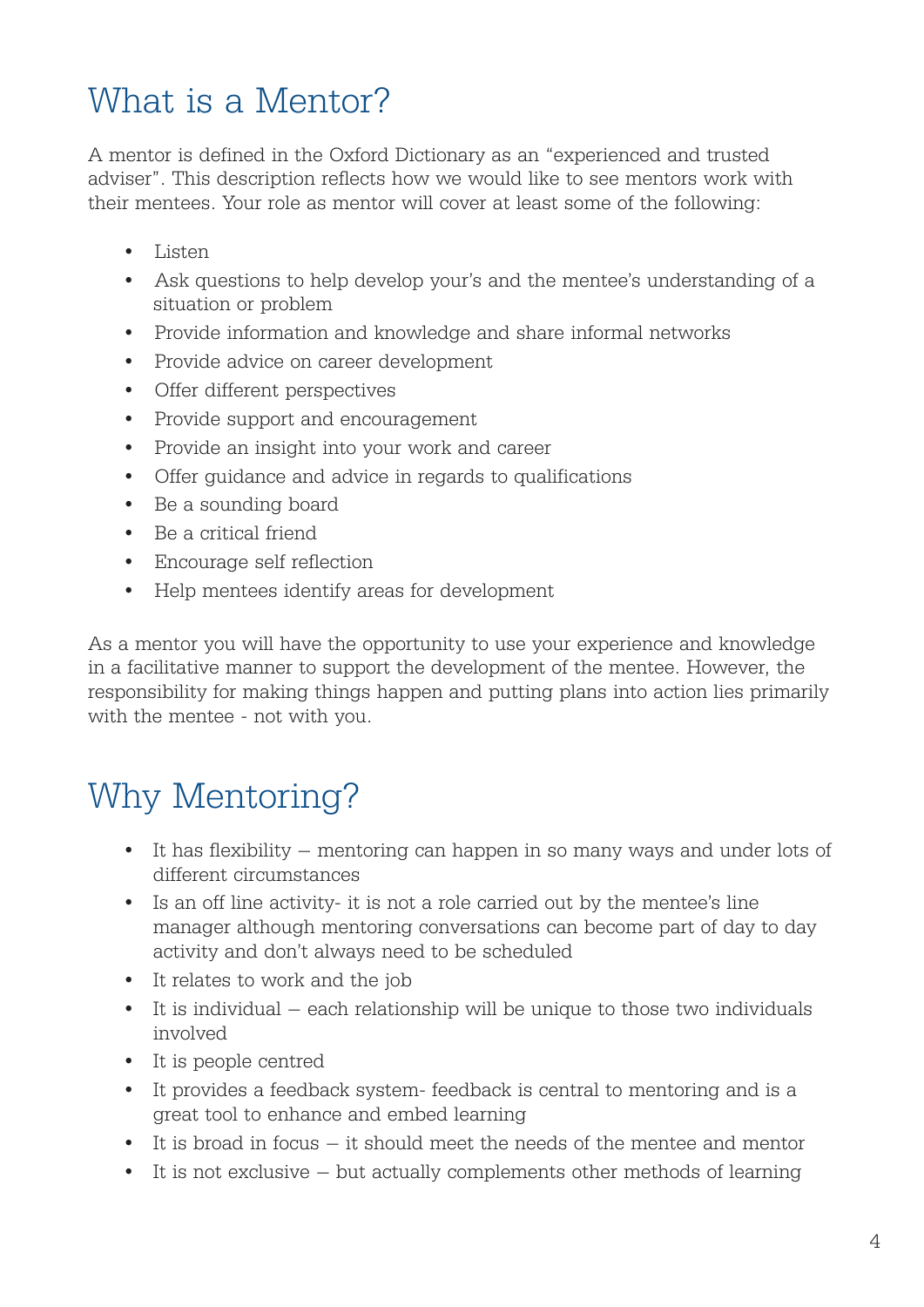# Support for Mentors

At times you may feel that you need a little support yourself as a mentor; you may have faced or be dealing with a situation with your mentee and be unsure how to approach it. There are a range of support methods available to mentors.

- • Your colleagues and peers
- Your own mentor if you have one (a good idea if you are going to mentor others)
- • Organisation Development & Training team
- Mentor development sessions/programmes including ILM Level 5 Certificate in Coaching & Mentoring
- • On-line resources and tools, including information provided for MMU's mentormatch scheme for students at:

#### www.mentormatch.mmu.ac.uk

### The benefits of Mentoring

| <b>For the Mentor</b>                                                                                                                                                                                                                                                                                                                                                                                                                                                      | For the Mentee                                                                                                                                                                                                                                                                                                                                                                                                                                                                                          | For the Department/<br><b>Organisation</b>                                                                                                                                                                                                                                                                                                                                                                                                                                                                       |
|----------------------------------------------------------------------------------------------------------------------------------------------------------------------------------------------------------------------------------------------------------------------------------------------------------------------------------------------------------------------------------------------------------------------------------------------------------------------------|---------------------------------------------------------------------------------------------------------------------------------------------------------------------------------------------------------------------------------------------------------------------------------------------------------------------------------------------------------------------------------------------------------------------------------------------------------------------------------------------------------|------------------------------------------------------------------------------------------------------------------------------------------------------------------------------------------------------------------------------------------------------------------------------------------------------------------------------------------------------------------------------------------------------------------------------------------------------------------------------------------------------------------|
| • Job satisfaction from<br>seeing others develop<br>• Increased recognition from<br>peers<br>• Challenge and stimulation<br>• Having identified future<br>potential of the person<br>they are mentoring<br>• Learning and developing<br>yourself from the process<br>• Satisfaction at the success<br>of the mentee<br>• Recognition of your<br>mentoring skills by the<br>Department and the<br>University<br>• Motivation from self<br>development and<br>responsibility | • Increased self confidence and<br>motivation<br>• Support and challenge in<br>formulating a clear sense of<br>personal direction<br>• Understanding of the formal<br>and informal culture and<br>structures at MMU<br>• An opportunity to develop<br>skills by observing others<br>A source of knowledge and<br>$\bullet$<br>experience to tap into<br>• A sounding board to discuss<br>ideas and approaches before<br>action is taken<br>• An opportunity to think about<br>things in a different way | • Increased levels of<br>motivation from those<br>involved<br>• Employees who have a clear<br>direction and clear objectives<br>• Improved communication at<br>all levels and across levels<br>• Sharing of knowledge<br>and experiences and best<br>practice as standard working<br>practice<br>• Tangible and measurable<br>gains if work tasks and<br>projects are used as a<br>development tool<br>Innovation and continuous<br>$\bullet$<br>improvement in the way that<br>employees approach their<br>work |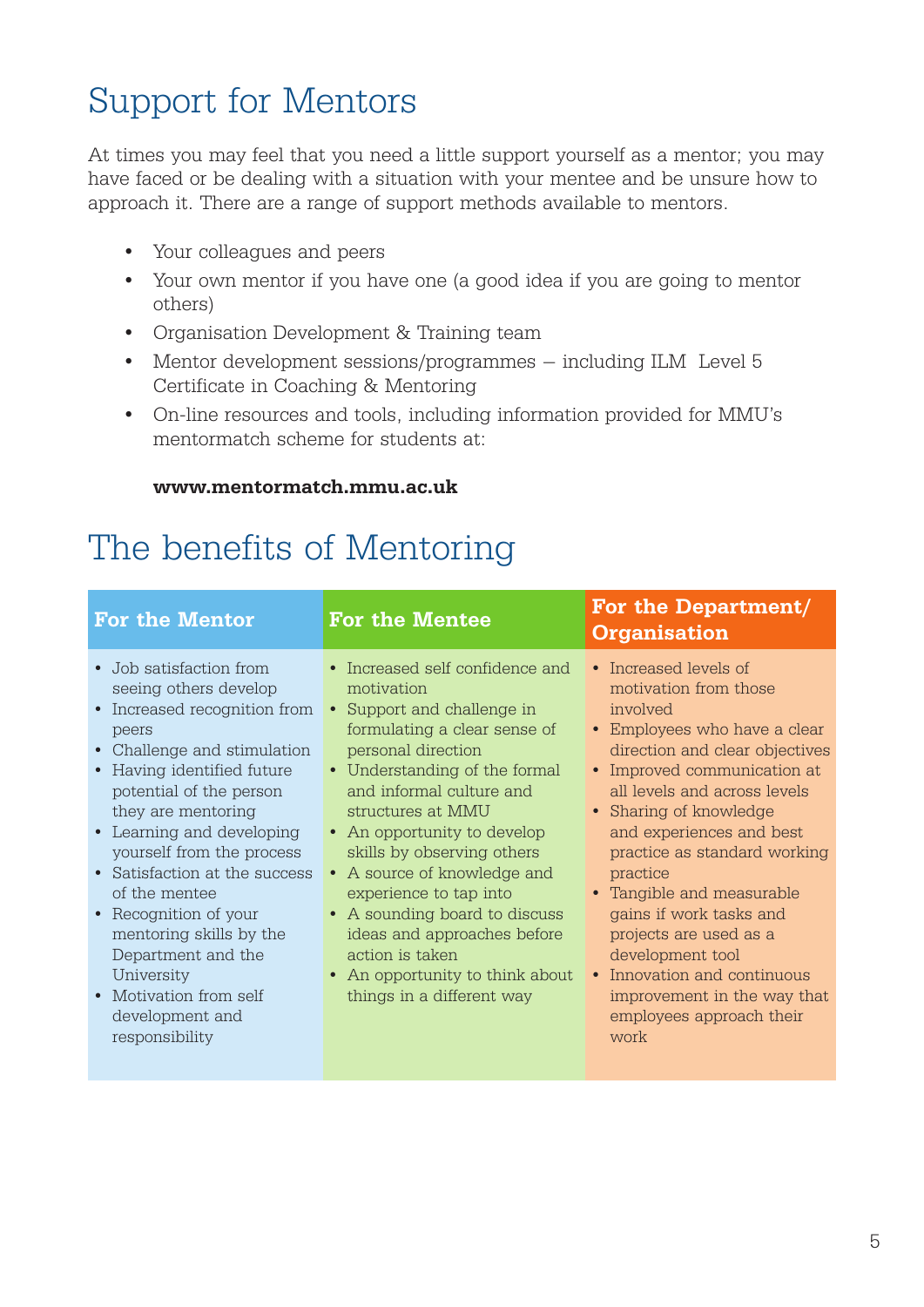### Skills and experience required to be a Mentor

- **Self Awareness** you should have a good understanding of your own strengths and development needs.
- **Organisational know-how** you should know how to get things done at MMU and how things work.
- **Credibility** you should have personal and professional credibility. this may include being a member of relevant organisations.
- **Accessibility** you should be willing and able to commit sufficient time to your mentee to offer support and guidance.
- **Communication** you need excellent communication skills and be able to understanding the ideas and feelings of others. You also need to be a great listener.
- **Ability to empower** you should be able to create an working environment where it is safe for individuals to try out different things, allowing them to contribute in different ways.
- A desire to help others develop  $-$  you should understand how individuals develop and have experience, either formally or informally, of developing others.
- **Inventiveness**  $-$  be open to new ways of doing things and different ways of working.
- **Empathy** Ability to empathise with others.
- **Understanding**  $-Y$ ou should be prepared to try to understand different perspectives, approaches and possibly backgrounds of different mentees.

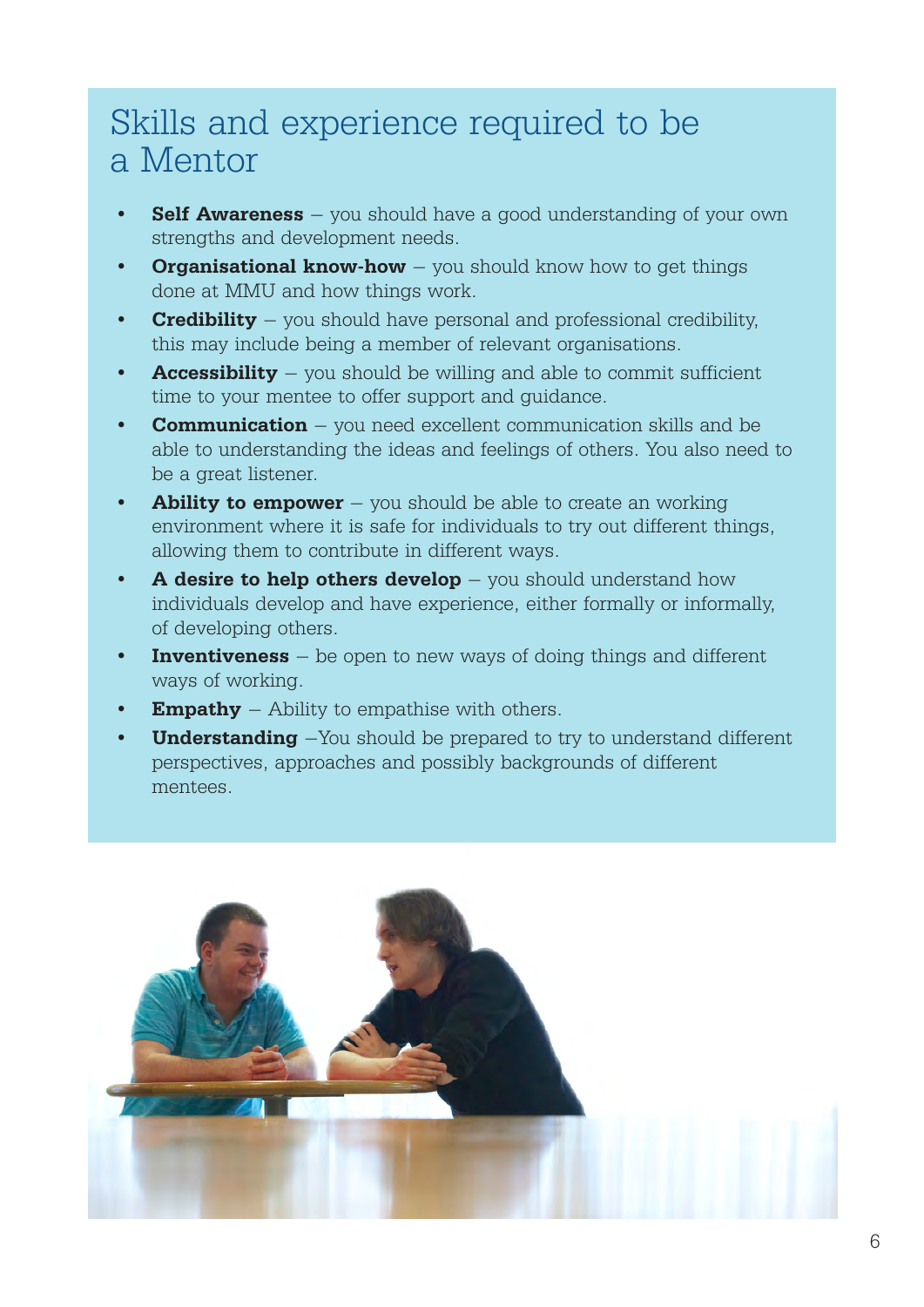#### The Mentoring Process

#### Initial Meeting

- • explain the purpose of the mentoring relationship
- • the format of the meetings and how these will work
- • what you will commit to and your role
- • what is expected from mentees and their role

#### Mentor Sessions

- • review experience
- identify objectives
- • provide feedback
- • identify strengths and achievements
- • identify areas of development
- explore options
- • coaching on specific areas if required
- • discuss professional issues
- agree support needs
- set targets for future actions
- create opportunities for mentees to gain experience

#### Moving On

- • identifying when the relationship reaches a natural end
- • review and sign off objectives
- • helping the mentee to identify the next steps (possibly a different mentor)
- • Self reflection and review on the effectiveness of the relationship by both parties

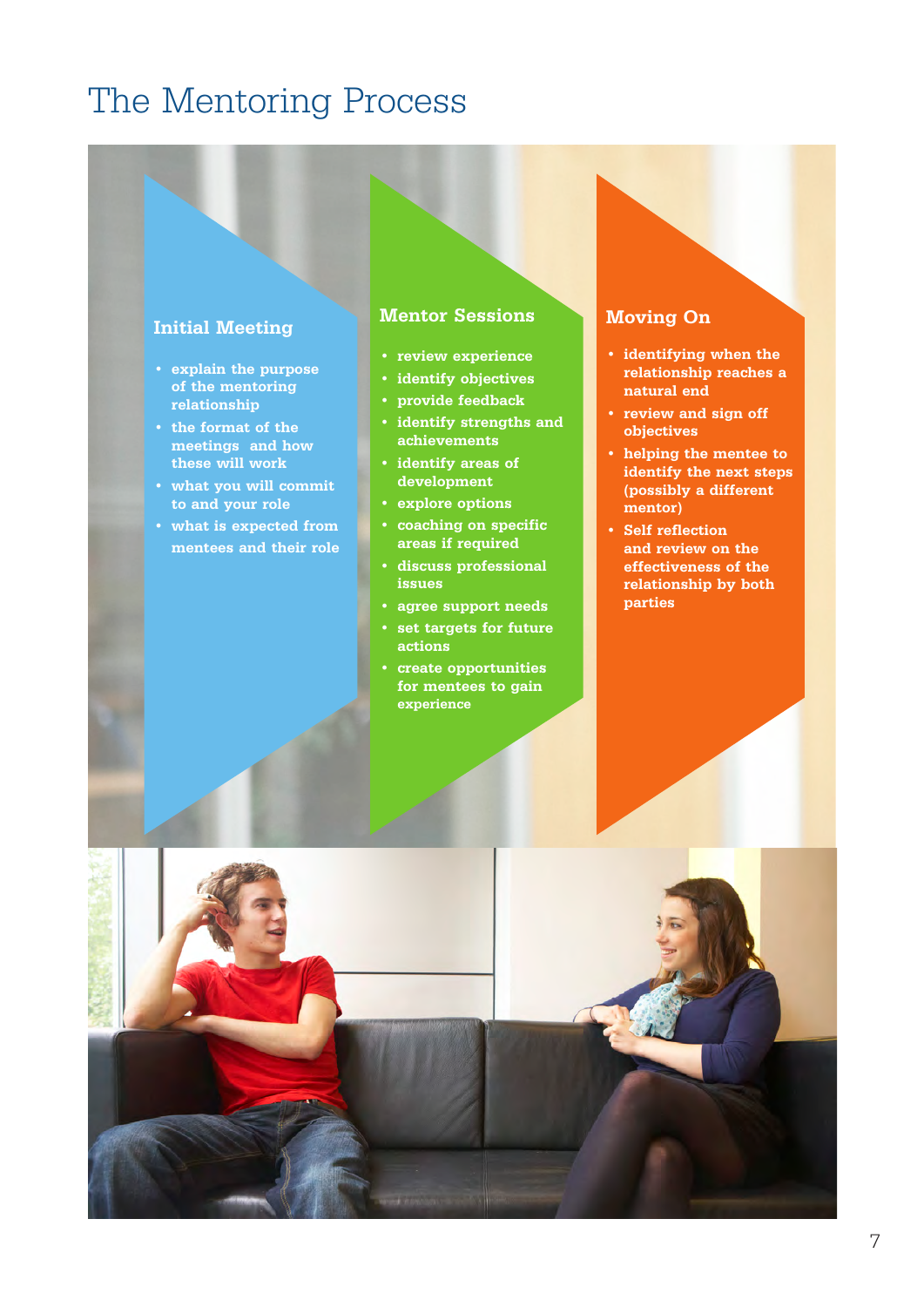#### Different roles a Mentor may be required to take







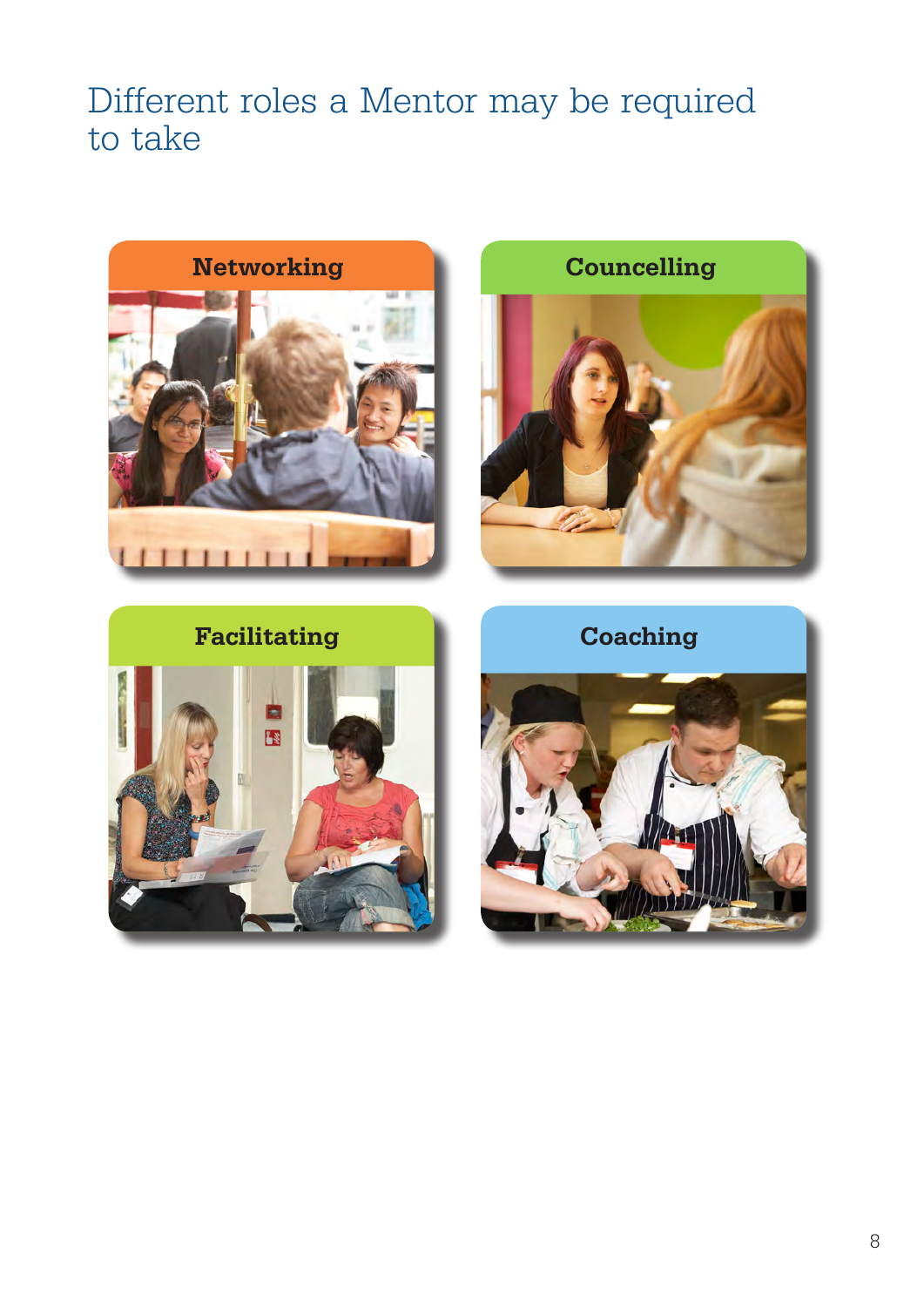| <b>Coaching</b>                                                                                                                                                                                                                                                                                                                                                                                                                                                                                                 | Core skills needed:                                                                                                                                                                                                                                                                                                                                                                                                                                                                                                                                                                                                         |
|-----------------------------------------------------------------------------------------------------------------------------------------------------------------------------------------------------------------------------------------------------------------------------------------------------------------------------------------------------------------------------------------------------------------------------------------------------------------------------------------------------------------|-----------------------------------------------------------------------------------------------------------------------------------------------------------------------------------------------------------------------------------------------------------------------------------------------------------------------------------------------------------------------------------------------------------------------------------------------------------------------------------------------------------------------------------------------------------------------------------------------------------------------------|
| This is a very active role for the<br>mentor where you will be working<br>with the mentee to encourage them<br>in the development of relevant skills<br>and attitudes for the future. The focus<br>of the coaching role is on the ability<br>to help the mentee see beyond the<br>current situation and to identify what<br>the future can look like and what<br>needs to happen to help achieve this.<br>This is helpful in setting goals and<br>identifying what actions an individual<br>needs to take next. | • Listening with an open mind and suspending<br>judgements<br>• Being able to see the issue from a different<br>perspective, that of the mentee<br>• Identifying behaviour that needs to change<br>• Helping mentees to recognise their own individual<br>strengths and areas of weakness<br>• Providing constructive feedback<br>Setting projects that will stretch the mentee<br>$\bullet$<br>• Ability to clarify so both parties have a shared<br>understanding<br>• Being able to take a mentee back through and<br>experience, to help them to evaluate it and to<br>recognise what could have been done differently. |
| <b>Counselling</b>                                                                                                                                                                                                                                                                                                                                                                                                                                                                                              | Core skills needed:                                                                                                                                                                                                                                                                                                                                                                                                                                                                                                                                                                                                         |
| In counselling mode the mentor acts<br>as a sounding board what the mentee<br>is solving a problem or making a<br>difficult decision. As a confidant, the<br>mentor helps the mentee to clarify the<br>real issues involved and to see the<br>bigger picture.                                                                                                                                                                                                                                                   | • Listening – withholding comments unless it helps<br>the mentee to clarify their thoughts<br>• Focusing on observable behaviours rather than<br>personality traits<br>The ability to handle negative information without<br>driving the mentee into an emotional corner<br>• Avoiding unconstructive arguments<br>• Being able to help move the mentee into<br>constructive problem solving mode<br>• Knowing when to call in specialist advice.                                                                                                                                                                           |
| <b>Networking</b>                                                                                                                                                                                                                                                                                                                                                                                                                                                                                               | Core skills needed:                                                                                                                                                                                                                                                                                                                                                                                                                                                                                                                                                                                                         |
| In the role of networking the mentor<br>alerts the mentee to the use of<br>contacts both formal and informal<br>outside of the official structure of the<br>department. They also explain how<br>these individuals can add value to the                                                                                                                                                                                                                                                                         | • The ability to define and understand networks, what<br>adds value and why<br>• Undertstanding key areas you need to influence and<br>who are the key individuals<br>• PCreating opportunities for mentees to meet others<br>who will help provide information or opportunities to                                                                                                                                                                                                                                                                                                                                         |
| mentee in the achievement of their<br>goals                                                                                                                                                                                                                                                                                                                                                                                                                                                                     | help develop gaps in the mentee's knowledge                                                                                                                                                                                                                                                                                                                                                                                                                                                                                                                                                                                 |
| Facilitating                                                                                                                                                                                                                                                                                                                                                                                                                                                                                                    | <b>Core skills needed:</b>                                                                                                                                                                                                                                                                                                                                                                                                                                                                                                                                                                                                  |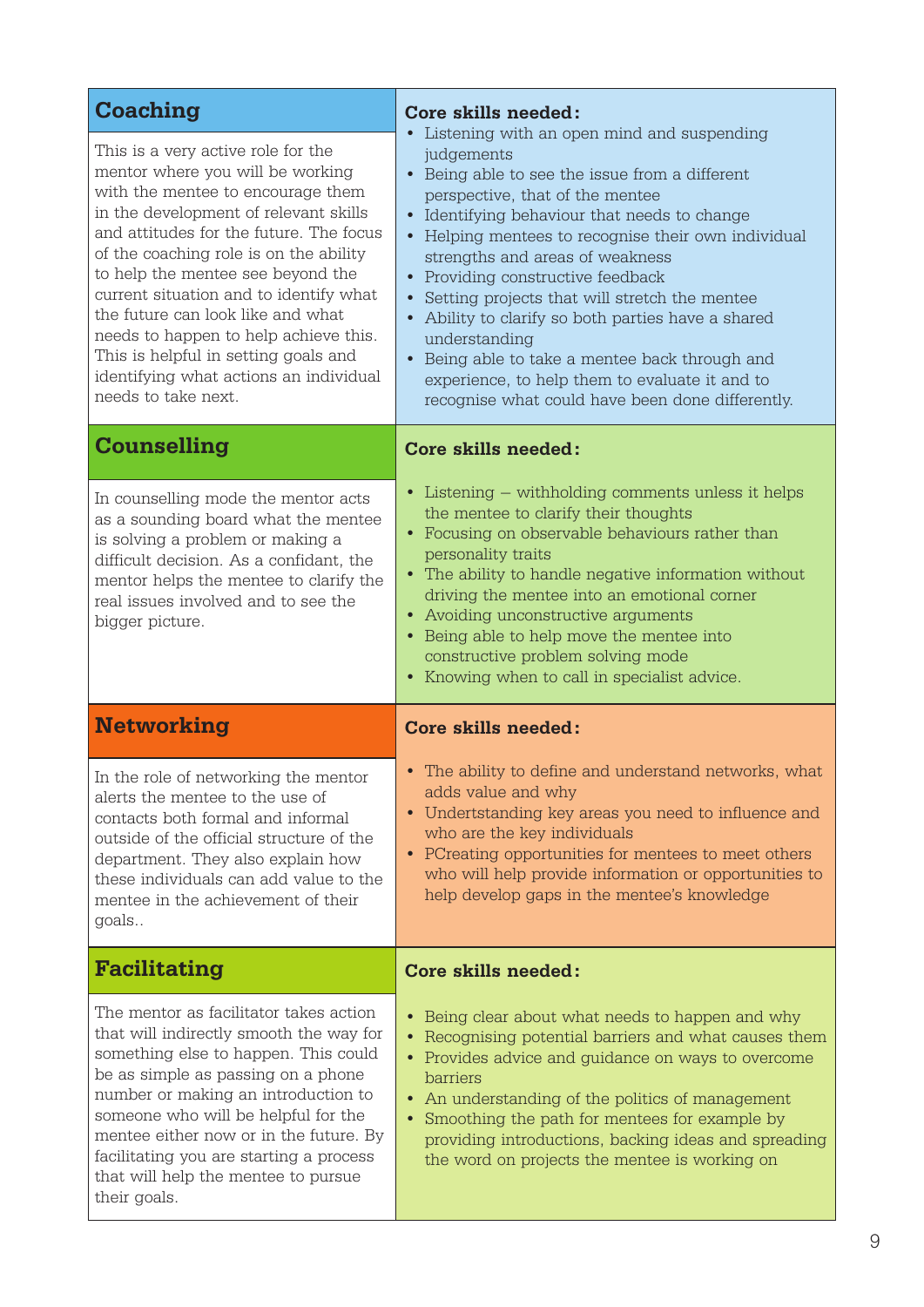# Mentoring using the **GROW** model

The GROW model is a good way to structure a meeting with your mentee. You can either start with the goal and work logically through the model or you can move the model around, starting with the reality and then the goal, if this works best. Remember to always finish with the way forward and ensure that this is set and owned by the mentee. The model is outlined below.

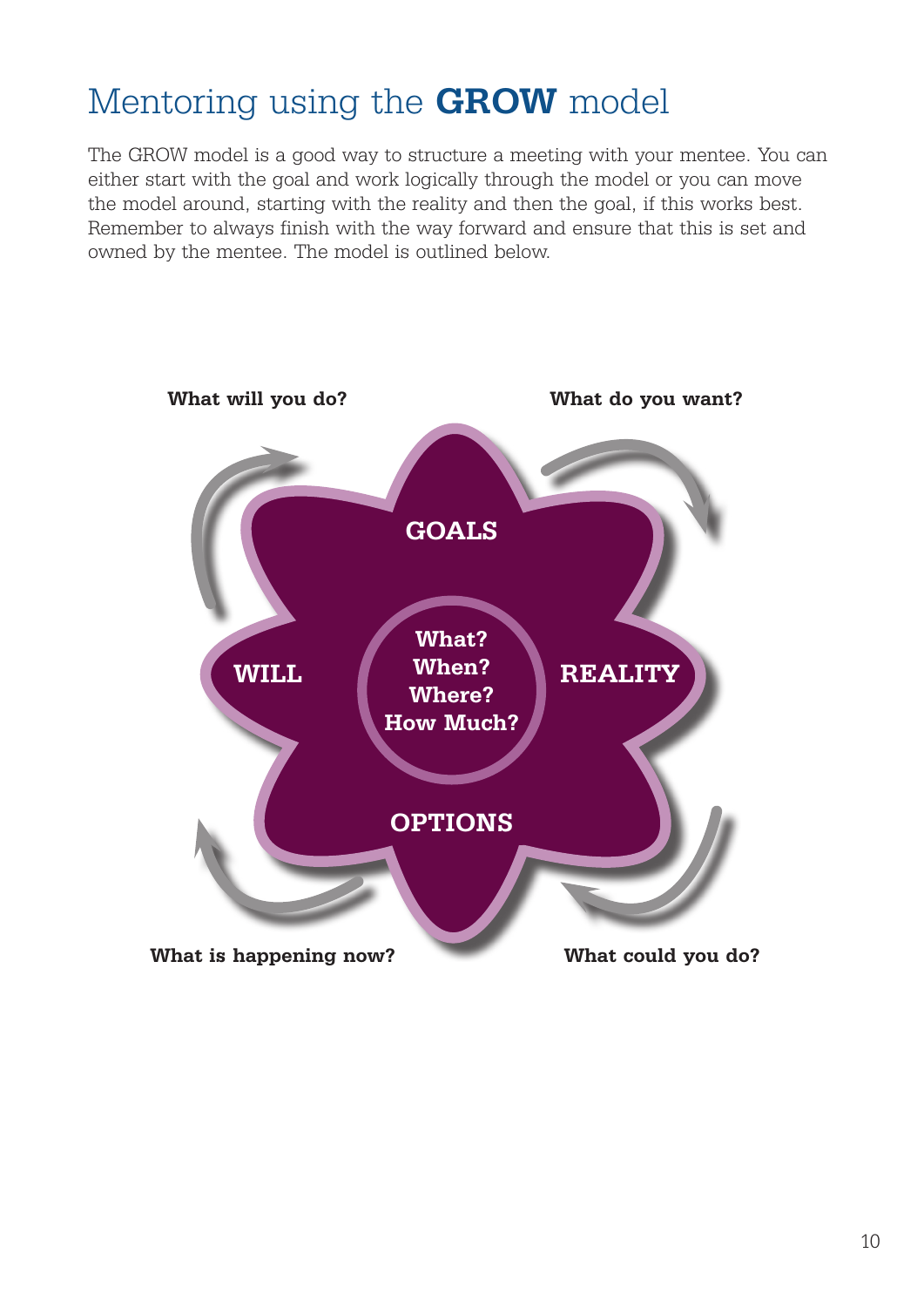Goal – Get the mentee to focus on the future and on what THEY want to achieve as an individual. It is not where you think they should be aiming.

**Reality** – Ask questions to help the mentee establish where they are now. If you work with the individual directly you may need to give feedback on actual performance. Encourage the individual to get feedback on their performance from their direct line manager if you do not work with them directly as this will help them to identify their current reality.

**Options** – help the mentee to identify what different options are open to them and ask questions to help them explore the reality of each of these options. Share your own experiences if the mentee is struggling to identify sufficient options and beware of being too directive.

**Way Forward** – Encourage the mentee to design an action plan which they have set and encourage them to set SMART objectives, objectives that are specific, measurable, achievable and realistic for the mentee in their current position and that have clear timescales attached.

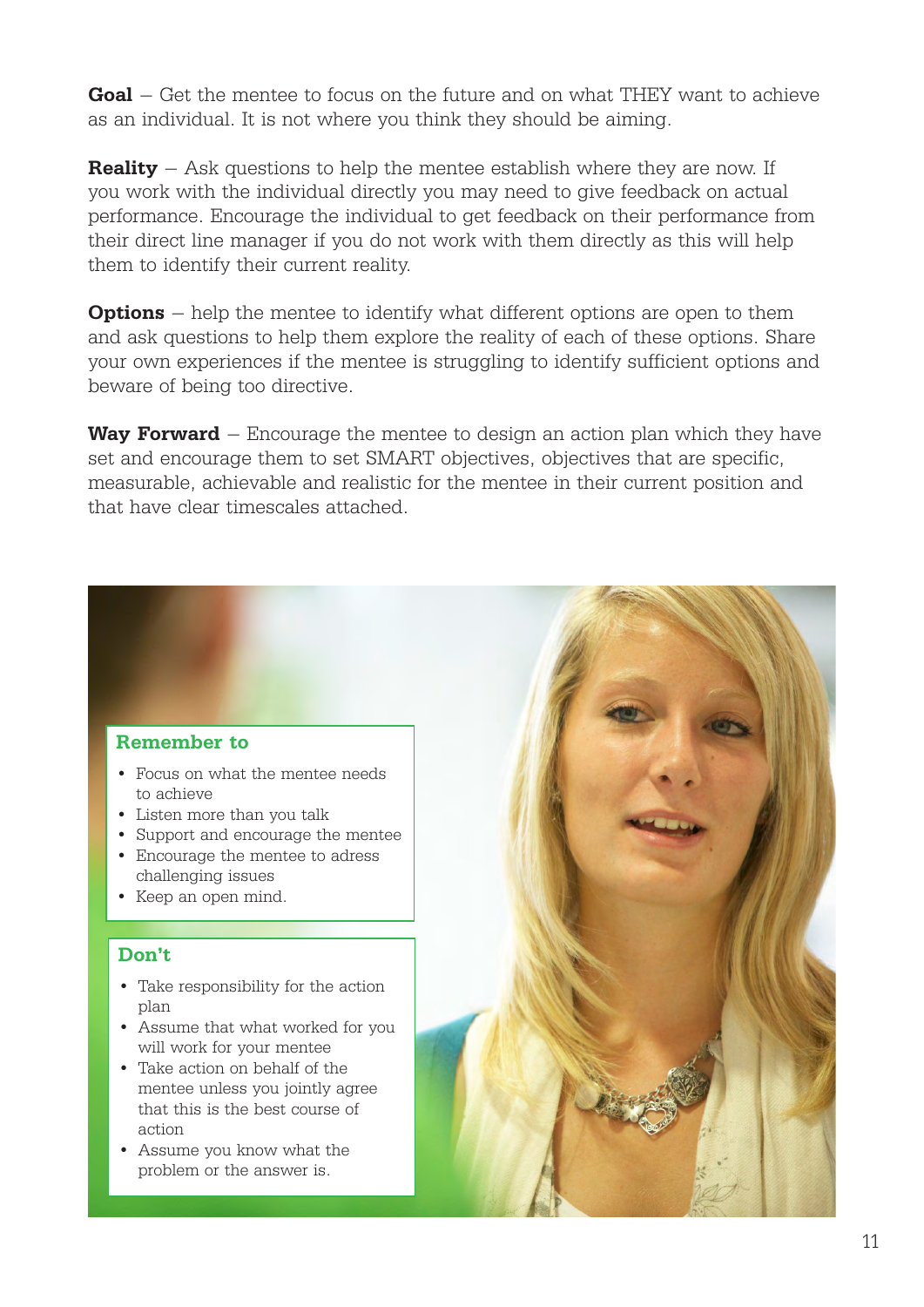### How individuals learn



This diagram shows the process of learning. By following the diagram through we are able as individuals to embed our learning and part of the role of a mentor is to encourage mentees to work through the learning cycle. An individual's learning style will determine where they will naturally want to spend the most time. For example, activists will want to spend time moving onto new experiences and will have to be encouraged to recall and reflect on experiences they have just been engaged in. Theorists will be reluctant to try out new things until they have all the information they can possibly find. Pragmatists will want to think about and have lots of time to plan how they will approach things. Reflectors will need to be moved on from reviewing what has happened to trying out new experiences. Understanding the learning style of your mentee is helpful in showing you the part of the learning cycle they will lean towards naturally and where you may need to give a little push. An easy way to find out an individual's learning style is to ask them to decribe something they learned how to do and how they did it. For example, riding a bike, learning a musical instrument, learning a language or how they approach building flat packed furniture. This give you a good indication know about how your mentee likes to learn.

It is helpful to also recognise your own learning style so you are aware of the areas you may gloss over as they don't suit your own natural way of learning. For example, an activist mentor may get frustrated with a mentee who is a reflector or a theorist. Something to watch out for!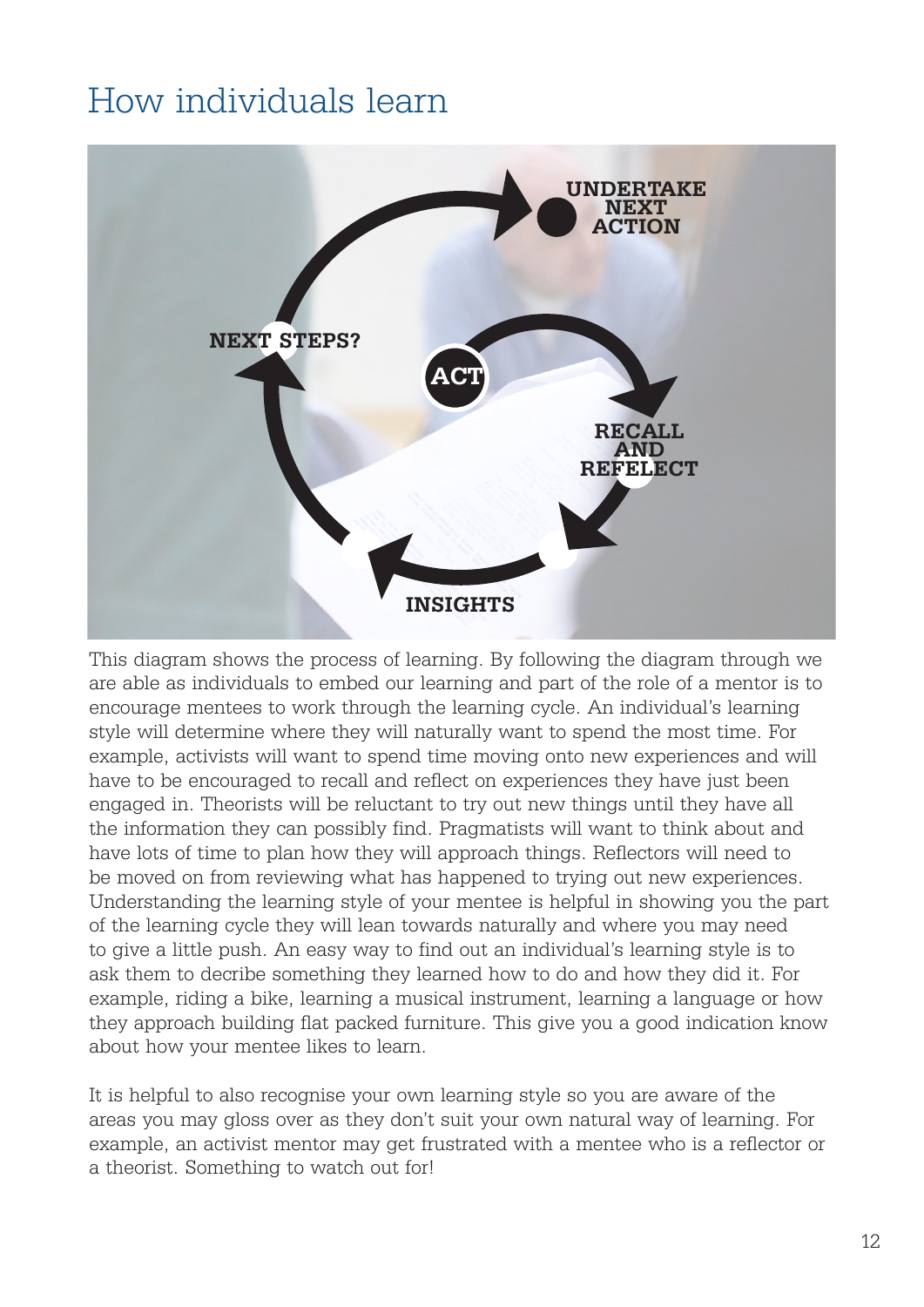# Managing the Meetings

The mentor should take on the role of a facilitator during the meetings using questions and a non directive, non judgemental approach. Following the GROW model will be really helpful during the meetings. The purpose of the meetings could be for some or all of the following reasons:

- • Reviewing and identifying the mentee's experience
- Helping the mentee to identify individual strengths and areas for development
- • Discussing professional and work issues
- Agreeing what support is required
- • Exploring the options open to the mentee
- • Coaching on specific skills
- • Supporting the mentee to set achievable realistic and stretching action plans

Remember meetings will not be the only form of contact with your mentee. Telephone calls, emails and brief on the job discussions will also be a part of the process but you should have an agreed number of scheduled meetings with your mentee set to fit around the action plan of the mentee, and around specific points in their development.

### Making the Meetings Work

- 1. Have a clear structure and purpose. Before the meeting consider the structure and the time parameters. These should be agreed during the initial meeting when you are contracting with the mentee. Having a clear structure and purpose in mind will be the best and most effective use of your time and their time.
- 2. Think about the content of the meetings. There should be a balance of looking back and reviewing the mentee experiences and reviewing if objectives set have been met or, if not, why not? There should also be a balance of discussing current issues and thinking about the future and ensuring the mentee sets realistic objectives for their action plan.
- 3. Keep to dates and times set. It is easy to let the day job get in the way but try to focus on the benefits to everyone (including the organisation) of engaging in this process. Give it the priority it requires to be successful.
- 4. Enjoy the experience!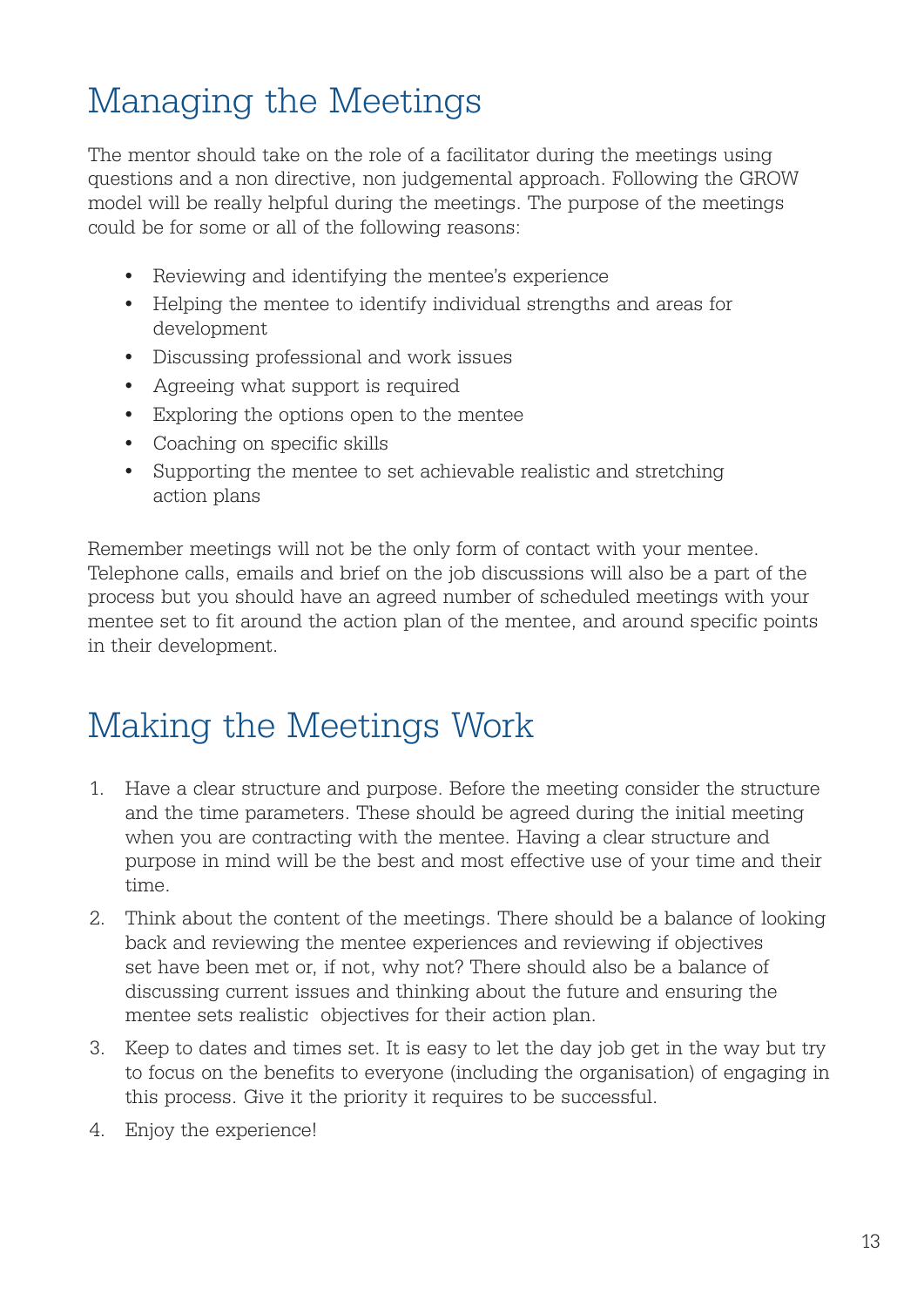# Ending the Mentoring Relationship

It is important to consider how the mentoring relationship will end. Discuss the reasons for the ending of the relationship with your mentee. In certain situations the end date is agreed during the initial meeting but it is not always possible in all situations to be able to identify a clear end date. Reasons for ending the mentoring relationship can be varied:

- • The relationship has achieved its objective
- • You feel that your mentee is confident and ready to move on
- • You have tried but the mentee is not responding
- The programme is coming to a close
- The relationship isn't working successfully and both parties wish to move on.

It is useful and good practice for the mentor and mentee to revisit the original goals and objectives and compare them with actual outcomes. This allows both parties to review what progress has been made and to acknowledge what has been achieved. It is useful to encourage the mentee to find another mentor for the next stage of their journey and you may even be able to suggest individuals the mentee may like to approach. However you should take time to evaluate how you feel you have developed during the relationship and what lessons you have learned.